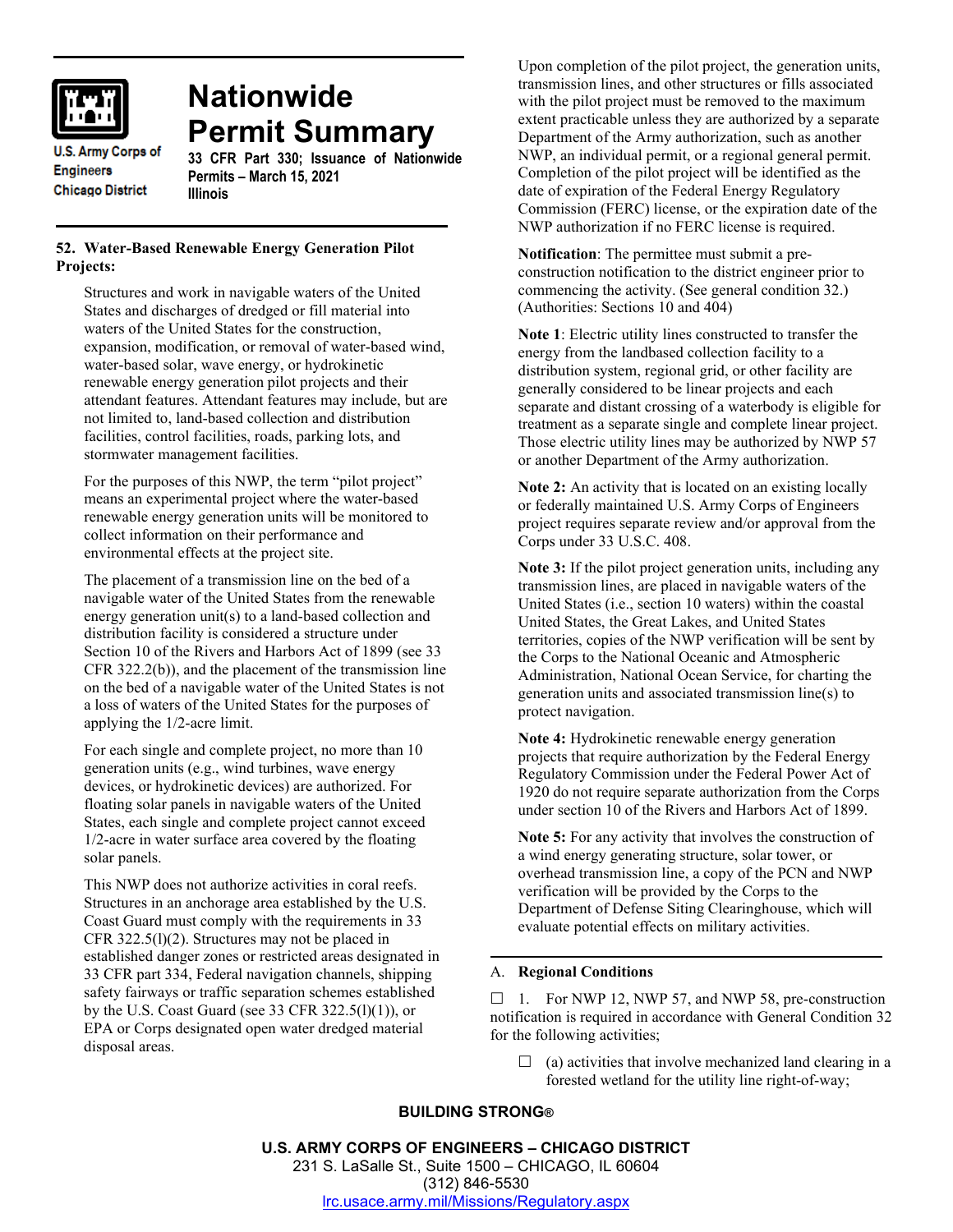$\Box$  (b) utility lines placed within, and parallel to or along a jurisdictional stream bed.

 $\Box$  2. Pre-construction notification in accordance with General Condition 32 is required for all proposed projects that result in the loss of greater than 300 linear feet of stream bed.

 $\Box$  3. Any bank stabilization activity involving a method that protrudes from the bank contours, such as jetties, stream barbs, and/or weirs, will require a pre-construction notification in accordance with General Condition 32.

#### B. **Nationwide Permit General Conditions**

Note: To qualify for NWP authorization, the prospective permittee must comply with the following general conditions, as applicable, in addition to any regional or case-specific conditions imposed by the division engineer or district engineer. Prospective permittees should contact the appropriate Corps district office to determine if regional conditions have been imposed on an NWP. Prospective permittees should also contact the appropriate Corps district office to determine the status of Clean Water Act Section 401 water quality certification and/or Coastal Zone Management Act consistency for an NWP. Every person who may wish to obtain permit authorization under one or more NWPs, or who is currently relying on an existing or prior permit authorization under one or more NWPs, has been and is on notice that all of the provisions of 33 CFR 330.1 through 330.6 apply to every NWP authorization. Note especially 33 CFR 330.5 relating to the modification, suspension, or revocation of any NWP authorization.

#### 1. **Navigation**.

 $\Box$  (a) No activity may cause more than a minimal adverse effect on navigation.

 $\Box$  (b) Any safety lights and signals prescribed by the U.S. Coast Guard, through regulations or otherwise, must be installed and maintained at the permittee's expense on authorized facilities in navigable waters of the United States.

 $\Box$  (c) The permittee understands and agrees that, if future operations by the United States require the removal, relocation, or other alteration, of the structure or work herein authorized, or if, in the opinion of the Secretary of the Army or his authorized representative, said structure or work shall cause unreasonable obstruction to the free navigation of the navigable waters, the permittee will be required, upon due notice from the Corps of Engineers, to remove, relocate, or alter the structural work or obstructions caused thereby, without expense to the United States. No claim shall be made against the United States on account of any such removal or alteration.

□ 2. **Aquatic Life Movements.** No activity may substantially disrupt the necessary life cycle movements of those species of aquatic life indigenous to the waterbody, including those species that normally migrate through the area, unless the activity's primary purpose is to impound water. All permanent and temporary crossings of waterbodies shall be suitably culverted, bridged, or otherwise designed and constructed to maintain low flows to sustain the movement of those aquatic species. If a bottomless culvert cannot be used, then the crossing

should be designed and constructed to minimize adverse effects to aquatic life movements.

 3. **Spawning Areas**. Activities in spawning areas during spawning seasons must be avoided to the maximum extent practicable. Activities that result in the physical destruction (e.g., through excavation, fill, or downstream smothering by substantial turbidity) of an important spawning area are not authorized.

 4. **Migratory Bird Breeding Areas.** Activities in waters of the United States that serve as breeding areas for migratory birds must be avoided to the maximum extent practicable.

 5. **Shellfish Beds**. No activity may occur in areas of concentrated shellfish populations, unless the activity is directly related to a shellfish harvesting activity authorized by NWPs 4 and 48, or is a shellfish seeding or habitat restoration activity authorized by NWP 27.

 6. **Suitable Material**. No activity may use unsuitable material (e.g., trash, debris, car bodies, asphalt, etc.). Material used for construction or discharged must be free from toxic pollutants in toxic amounts (see section 307 of the Clean Water Act).

 7. **Water Supply Intakes**. No activity may occur in the proximity of a public water supply intake, except where the activity is for the repair or improvement of public water supply intake structures or adjacent bank stabilization.

 8. **Adverse Effects from Impoundments**. If the activity creates an impoundment of water, adverse effects to the aquatic system due to accelerating the passage of water, and/or restricting its flow must be minimized to the maximum extent practicable.

 9. **Management of Water Flows**. To the maximum extent practicable, the pre-construction course, condition, capacity, and location of open waters must be maintained for each activity, including stream channelization, storm water management activities, and temporary and permanent road crossings, except as provided below. The activity must be constructed to withstand expected high flows. The activity must not restrict or impede the passage of normal or high flows, unless the primary purpose of the activity is to impound water or manage high flows. The activity may alter the pre-construction course, condition, capacity, and location of open waters if it benefits the aquatic environment (e.g., stream restoration or relocation activities).

 10. **Fills Within 100-Year Floodplains**. The activity must comply with applicable FEMA-approved state or local floodplain management requirements.

□ 11. **Equipment**. Heavy equipment working in wetlands or mudflats must be placed on mats, or other measures must be taken to minimize soil disturbance.

 12. **Soil Erosion and Sediment Controls**. Appropriate soil erosion and sediment controls must be used and maintained in effective operating condition during construction, and all exposed soil and other fills, as well as any work below the ordinary high water mark or high tide line, must be permanently stabilized at the earliest practicable date. Permittees are encouraged to perform work within waters of the United States during periods of low-flow or no-flow, or during low tides.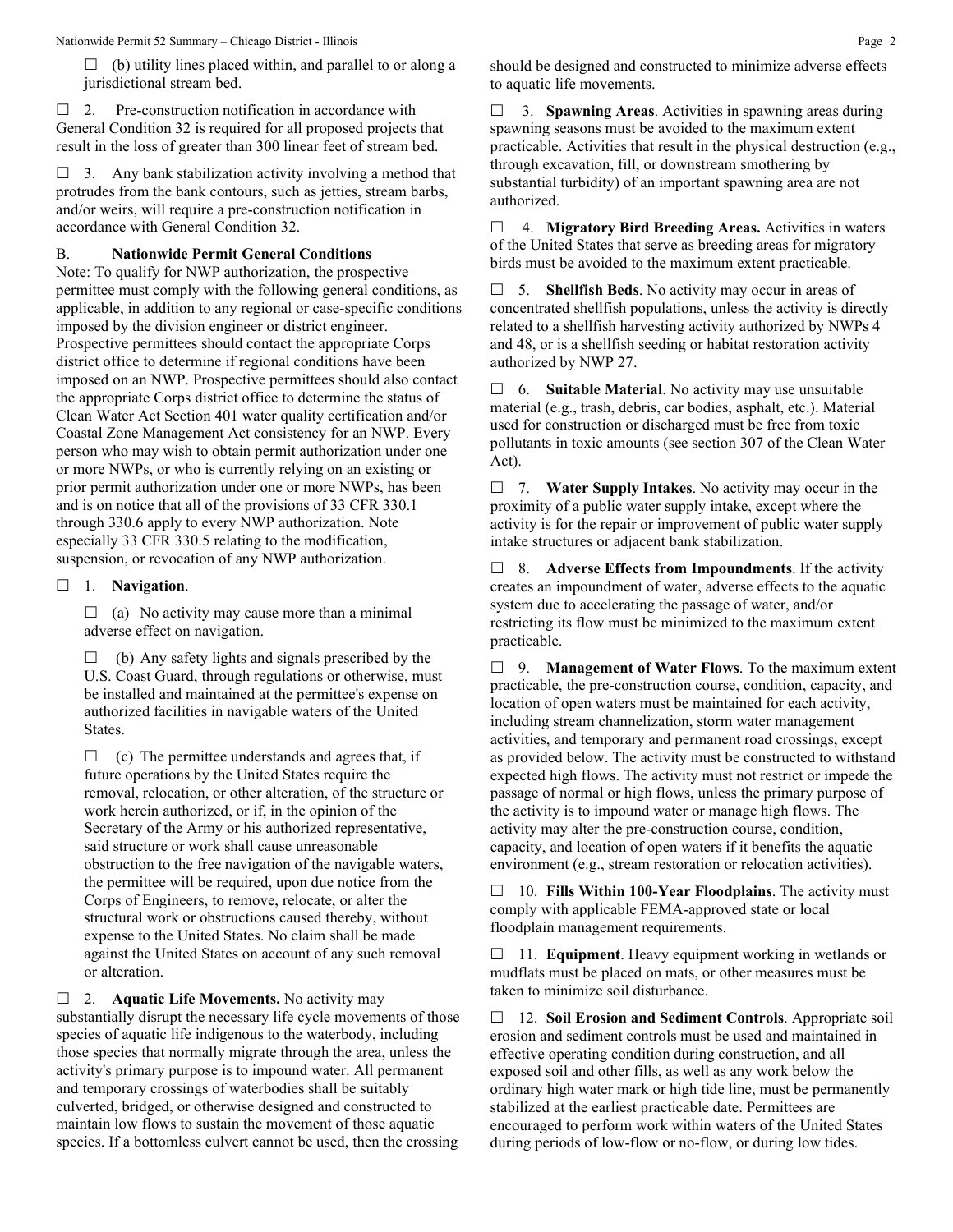13. **Removal of Temporary Fills**. Temporary structures must be removed, to the maximum extent practicable, after their use has been discontinued. Temporary fills must be removed in their entirety and the affected areas returned to pre-construction elevations. The affected areas must be revegetated, as appropriate.

 14. **Proper Maintenance**. Any authorized structure or fill shall be properly maintained, including maintenance to ensure public safety and compliance with applicable NWP general conditions, as well as any activity-specific conditions added by the district engineer to an NWP authorization.

 15. **Single and Complete Project**. The activity must be a single and complete project. The same NWP cannot be used more than once for the same single and complete project.

#### 16. **Wild and Scenic Rivers**.

 $\Box$  (a) No NWP activity may occur in a component of the National Wild and Scenic River System, or in a river officially designated by Congress as a "study river" for possible inclusion in the system while the river is in an official study status, unless the appropriate Federal agency with direct management responsibility for such river, has determined in writing that the proposed activity will not adversely affect the Wild and Scenic River designation or study status.

 $\Box$  (b) If a proposed NWP activity will occur in a component of the National Wild and Scenic River System, or in a river officially designated by Congress as a "study river" for possible inclusion in the system while the river is in an official study status, the permittee must submit a preconstruction notification (see general condition 32). The district engineer will coordinate the PCN with the Federal agency with direct management responsibility for that river. Permittees shall not begin the NWP activity until notified by the district engineer that the Federal agency with direct management responsibility for that river has determined in writing that the proposed NWP activity will not adversely affect the Wild and Scenic River designation or study status.

 $\Box$  (c) Information on Wild and Scenic Rivers may be obtained from the appropriate Federal land management agency responsible for the designated Wild and Scenic River or study river (e.g., National Park Service, U.S. Forest Service, Bureau of Land Management, U.S. Fish and Wildlife Service). Information on these rivers is also available at: http://www.rivers.gov/.

 17. **Tribal Rights**. No activity or its operation may impair reserved tribal rights, including, but not limited to, reserved water rights and treaty fishing and hunting rights.

## 18. **Endangered Species**.

 $\Box$  (a) No activity is authorized under any NWP which is likely to directly or indirectly jeopardize the continued existence of a threatened or endangered species or a species proposed for such designation, as identified under the Federal Endangered Species Act (ESA), or which will directly or indirectly destroy or adversely modify the critical habitat of such species. No activity is authorized under any NWP which "may affect" a listed species or critical habitat, unless ESA section 7 consultation

addressing the consequences of the proposed activity on listed species or critical habitat has been completed. See 50 CFR 402.02 for the definition of "effects of the action" for the purposes of ESA section 7 consultation, as well as 50 CFR 402.17, which provides further explanation under ESA section 7 regarding "activities that are reasonably certain to occur" and "consequences caused by the proposed action."

 $\Box$  (b) Federal agencies should follow their own procedures for complying with the requirements of the ESA (see 33 CFR 330.4 $(f)(1)$ ). If pre-construction notification is required for the proposed activity, the Federal permittee must provide the district engineer with the appropriate documentation to demonstrate compliance with those requirements. The district engineer will verify that the appropriate documentation has been submitted. If the appropriate documentation has not been submitted, additional ESA section 7 consultation may be necessary for the activity and the respective federal agency would be responsible for fulfilling its obligation under section 7 of the ESA.

 $\Box$  (c) Non-federal permittees must submit a preconstruction notification to the district engineer if any listed species (or species proposed for listing) or designated critical habitat (or critical habitat proposed such designation) might be affected or is in the vicinity of the activity, or if the activity is located in designated critical habitat or critical habitat proposed for such designation, and shall not begin work on the activity until notified by the district engineer that the requirements of the ESA have been satisfied and that the activity is authorized. For activities that might affect Federally-listed endangered or threatened species (or species proposed for listing) or designated critical habitat (or critical habitat proposed for such designation), the pre-construction notification must include the name(s) of the endangered or threatened species (or species proposed for listing) that might be affected by the proposed activity or that utilize the designated critical habitat (or critical habitat proposed for such designation) that might be affected by the proposed activity. The district engineer will determine whether the proposed activity "may affect" or will have "no effect" to listed species and designated critical habitat and will notify the non-Federal applicant of the Corps' determination within 45 days of receipt of a complete preconstruction notification. For activities where the non-Federal applicant has identified listed species (or species proposed for listing) or designated critical habitat (or critical habitat proposed for such designation) that might be affected or is in the vicinity of the activity, and has so notified the Corps, the applicant shall not begin work until the Corps has provided notification that the proposed activity will have "no effect" on listed species (or species proposed for listing or designated critical habitat (or critical habitat proposed for such designation), or until ESA section 7 consultation or conference has been completed. If the non-Federal applicant has not heard back from the Corps within 45 days, the applicant must still wait for notification from the Corps.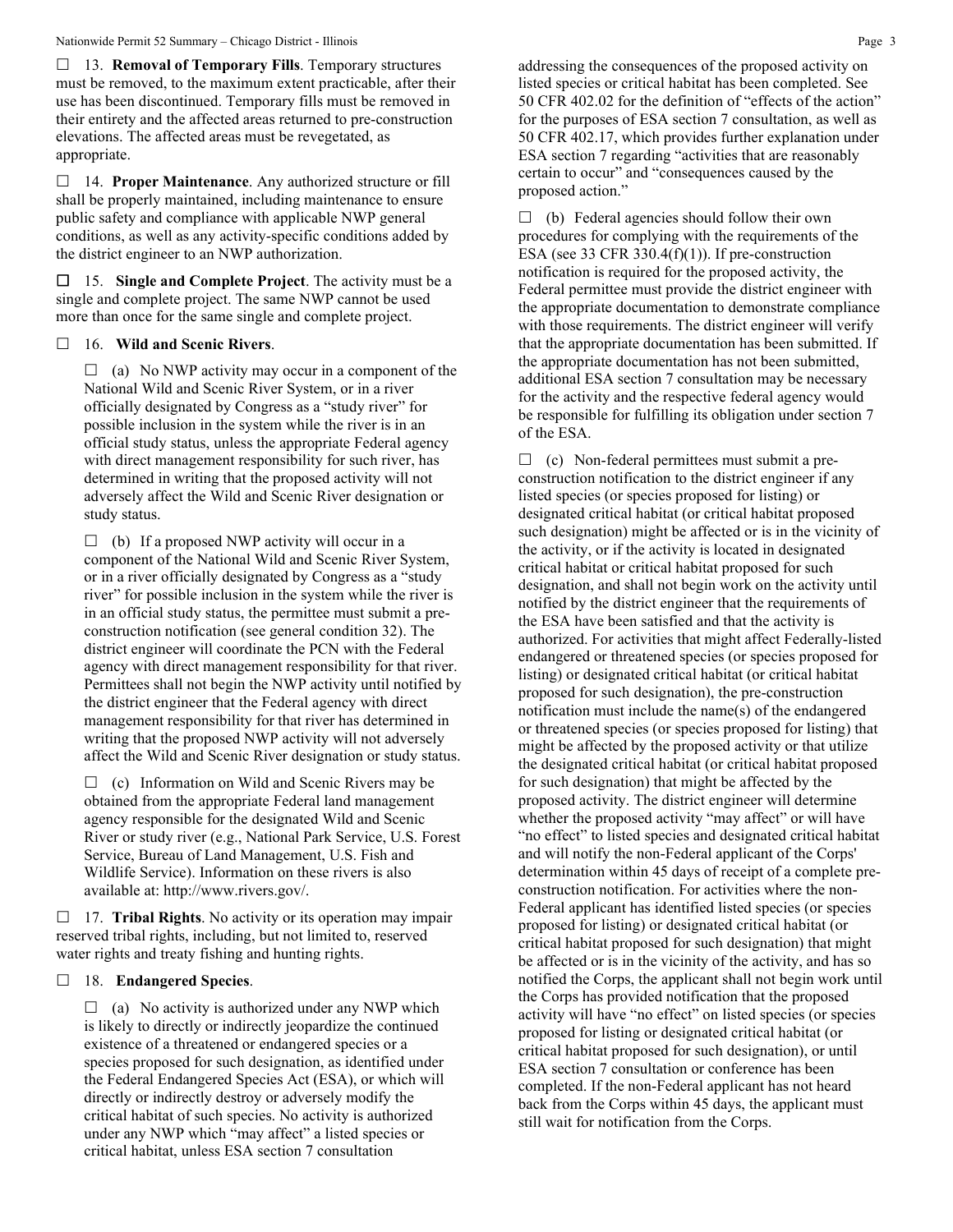$\Box$  (d) As a result of formal or informal consultation with the FWS or NMFS the district engineer may add species-specific permit conditions to the NWPs.

 $\Box$  (e) Authorization of an activity by an NWP does not authorize the "take" of a threatened or endangered species as defined under the ESA. In the absence of separate authorization (e.g., an ESA Section 10 Permit, a Biological Opinion with "incidental take" provisions, etc.) from the FWS or the NMFS, the Endangered Species Act prohibits any person subject to the jurisdiction of the United States to take a listed species, where "take" means to harass, harm, pursue, hunt, shoot, wound, kill, trap, capture, or collect, or to attempt to engage in any such conduct. The word "harm" in the definition of "take" means an act which actually kills or injures wildlife. Such an act may include significant habitat modification or degradation where it actually kills or injures wildlife by significantly impairing essential behavioral patterns, including breeding, feeding or sheltering.

 $\Box$  (f) If the non-federal permittee has a valid ESA section  $10(a)(1)(B)$  incidental take permit with an approved Habitat Conservation Plan for a project or a group of projects that includes the proposed NWP activity, the non-federal applicant should provide a copy of that ESA section  $10(a)(1)(B)$  permit with the PCN required by paragraph (c) of this general condition. The district engineer will coordinate with the agency that issued the ESA section  $10(a)(1)(B)$  permit to determine whether the proposed NWP activity and the associated incidental take were considered in the internal ESA section 7 consultation conducted for the ESA section  $10(a)(1)(B)$  permit. If that coordination results in concurrence from the agency that the proposed NWP activity and the associated incidental take were considered in the internal ESA section 7 consultation for the ESA section  $10(a)(1)(B)$  permit, the district engineer does not need to conduct a separate ESA section 7 consultation for the proposed NWP activity. The district engineer will notify the non-federal applicant within 45 days of receipt of a complete pre-construction notification whether the ESA section  $10(a)(1)(B)$  permit covers the proposed NWP activity or whether additional ESA section 7 consultation is required.

 $\Box$  (g) Information on the location of threatened and endangered species and their critical habitat can be obtained directly from the offices of the FWS and NMFS or their world wide web pages at http://www.fws.gov/ or http://www.fws.gov/ipac and

http://www.nmfs.noaa.gov/pr/species/esa/ respectively.

 19. **Migratory Birds and Bald and Golden Eagles**. The permittee is responsible for ensuring that an action authorized by NWP complies with the Migratory Bird Treaty Act and the Bald and Golden Eagle Protection Act. The permittee is responsible for contacting the appropriate local office of the U.S. Fish and Wildlife Service to determine what measures, if any, are necessary or appropriate to reduce adverse effects to migratory birds or eagles, including whether "incidental take" permits are necessary and available under the Migratory Bird Treaty Act or Bald and Golden Eagle Protection Act for a particular activity.

 $\Box$  (b) Federal permittees should follow their own procedures for complying with the requirements of section 106 of the National Historic Preservation Act (see 33 CFR 330.4 $(g)(1)$ ). If pre-construction notification is required for the proposed NWP activity, the Federal permittee must provide the district engineer with the appropriate documentation to demonstrate compliance with those requirements. The district engineer will verify that the appropriate documentation has been submitted. If the appropriate documentation is not submitted, then additional consultation under section 106 may be necessary. The respective federal agency is responsible for fulfilling its obligation to comply with section 106.

 $\Box$  (c) Non-federal permittees must submit a preconstruction notification to the district engineer if the NWP activity might have the potential to cause effects to any historic properties listed on, determined to be eligible for listing on, or potentially eligible for listing on the National Register of Historic Places, including previously unidentified properties. For such activities, the preconstruction notification must state which historic properties might have the potential to be affected by the proposed NWP activity or include a vicinity map indicating the location of the historic properties or the potential for the presence of historic properties. Assistance regarding information on the location of, or potential for, the presence of historic properties can be sought from the State Historic Preservation Officer, Tribal Historic Preservation Officer, or designated tribal representative, as appropriate, and the National Register of Historic Places (see 33 CFR 330.4(g)). When reviewing pre-construction notifications, district engineers will comply with the current procedures for addressing the requirements of section 106 of the National Historic Preservation Act. The district engineer shall make a reasonable and good faith effort to carry out appropriate identification efforts commensurate with potential impacts, which may include background research, consultation, oral history interviews, sample field investigation, and/or field survey. Based on the information submitted in the PCN and these identification efforts, the district engineer shall determine whether the proposed NWP activity has the potential to cause effects on the historic properties. Section 106 consultation is not required when the district engineer determines that the activity does not have the potential to cause effects on historic properties (see 36 CFR 800.3(a)). Section 106 consultation is required when the district engineer determines that the activity has the potential to cause effects on historic properties. The district engineer will conduct consultation with consulting parties identified under 36 CFR 800.2(c) when he or she makes any of the following effect determinations for the purposes of section 106 of the NHPA: No historic properties affected, no adverse effect, or adverse effect.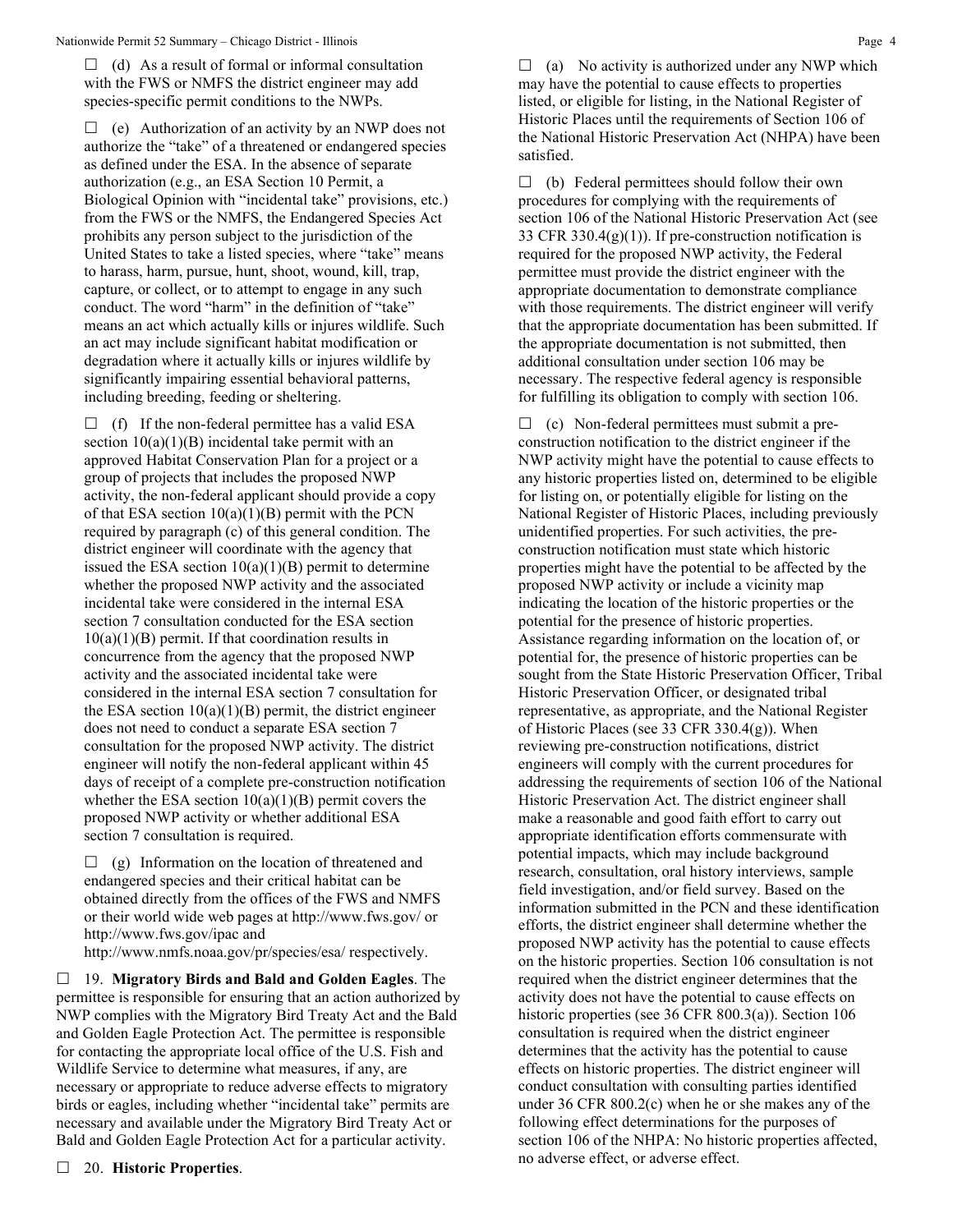$\Box$  (d) Where the non-Federal applicant has identified historic properties on which the proposed NWP activity might have the potential to cause effects and has so notified the Corps, the non-Federal applicant shall not begin the activity until notified by the district engineer either that the activity has no potential to cause effects to historic properties or that NHPA section 106 consultation has been completed. For non-federal permittees, the district engineer will notify the prospective permittee within 45 days of receipt of a complete pre-construction notification whether NHPA section 106 consultation is required. If NHPA section 106 consultation is required, the district engineer will notify the non-Federal applicant that he or she cannot begin the activity until section 106 consultation is completed. If the non-Federal applicant has not heard back from the Corps within 45 days, the applicant must still wait for notification from the Corps.

 $\Box$  (e) Prospective permittees should be aware that section 110k of the NHPA (54 U.S.C. 306113) prevents the Corps from granting a permit or other assistance to an applicant who, with intent to avoid the requirements of section 106 of the NHPA, has intentionally significantly adversely affected a historic property to which the permit would relate, or having legal power to prevent it, allowed such significant adverse effect to occur, unless the Corps, after consultation with the Advisory Council on Historic Preservation (ACHP), determines that circumstances justify granting such assistance despite the adverse effect created or permitted by the applicant. If circumstances justify granting the assistance, the Corps is required to notify the ACHP and provide documentation specifying the circumstances, the degree of damage to the integrity of any historic properties affected, and proposed mitigation. This documentation must include any views obtained from the applicant, SHPO/THPO, appropriate Indian tribes if the undertaking occurs on or affects historic properties on tribal lands or affects properties of interest to those tribes, and other parties known to have a legitimate interest in the impacts to the permitted activity on historic properties.

 21. **Discovery of Previously Unknown Remains and Artifacts**. Permittees that discover any previously unknown historic, cultural or archeological remains and artifacts while accomplishing the activity authorized by NWP, they must immediately notify the district engineer of what they have found, and to the maximum extent practicable, avoid construction activities that may affect the remains and artifacts until the required coordination has been completed. The district engineer will initiate the Federal, Tribal, and state coordination required to determine if the items or remains warrant a recovery effort or if the site is eligible for listing in the National Register of Historic Places.

 **22. Designated Critical Resource Waters**. Critical resource waters include, NOAA-managed marine sanctuaries and marine monuments, and National Estuarine Research Reserves. The district engineer may designate, after notice and opportunity for public comment, additional waters officially designated by a state as having particular environmental or ecological significance, such as outstanding national resource waters or state natural heritage sites. The district engineer may

 $\Box$  (a) Discharges of dredged or fill material into waters of the United States are not authorized by NWPs 7, 12, 14, 16, 17, 21, 29, 31, 35, 39, 40, 42, 43, 44, 49, 50, 51, 52, 57, and 58 for any activity within, or directly affecting, critical resource waters, including wetlands adjacent to such waters.

 $\Box$  (b) For NWPs 3, 8, 10, 13, 15, 18, 19, 22, 23, 25, 27, 28, 30, 33, 34, 36, 37, 38, and 54, notification is required in accordance with general condition 32, for any activity proposed by permittees in the designated critical resource waters including wetlands adjacent to those waters. The district engineer may authorize activities under these NWPs only after she or he determines that the impacts to the critical resource waters will be no more than minimal.

 **23. Mitigation**. The district engineer will consider the following factors when determining appropriate and practicable mitigation necessary to ensure that the individual and cumulative adverse environmental effects are no more than minimal:

 $\Box$  (a) The activity must be designed and constructed to avoid and minimize adverse effects, both temporary and permanent, to waters of the United States to the maximum extent practicable at the project site (i.e., on site).

 $\Box$  (b) Mitigation in all its forms (avoiding, minimizing, rectifying, reducing, or compensating for resource losses) will be required to the extent necessary to ensure that the individual and cumulative adverse environmental effects are no more than minimal.

 $\Box$  (c) Compensatory mitigation at a minimum one-forone ratio will be required for all wetland losses that exceed 1/10-acre and require pre-construction notification, unless the district engineer determines in writing that either some other form of mitigation would be more environmentally appropriate or the adverse environmental effects of the proposed activity are no more than minimal, and provides an activity-specific waiver of this requirement. For wetland losses of 1/10 acre or less that require pre-construction notification, the district engineer may determine on a case-by-case basis that compensatory mitigation is required to ensure that the activity results in only minimal adverse environmental effects.

 $\Box$  (d) Compensatory mitigation at a minimum one-forone ratio will be required for all losses of stream bed that exceed 3/100-acre and require pre-construction notification, unless the district engineer determines in writing that either some other form of mitigation would be more environmentally appropriate or the adverse environmental effects of the proposed activity are no more than minimal, and provides an activity-specific waiver of this requirement. This compensatory mitigation requirement may be satisfied through the restoration or enhancement of riparian areas next to streams in accordance with paragraph (e) of this general condition. For losses of stream bed of 3/100-acre or less that require pre-construction notification, the district engineer may determine on a case-by-case basis that compensatory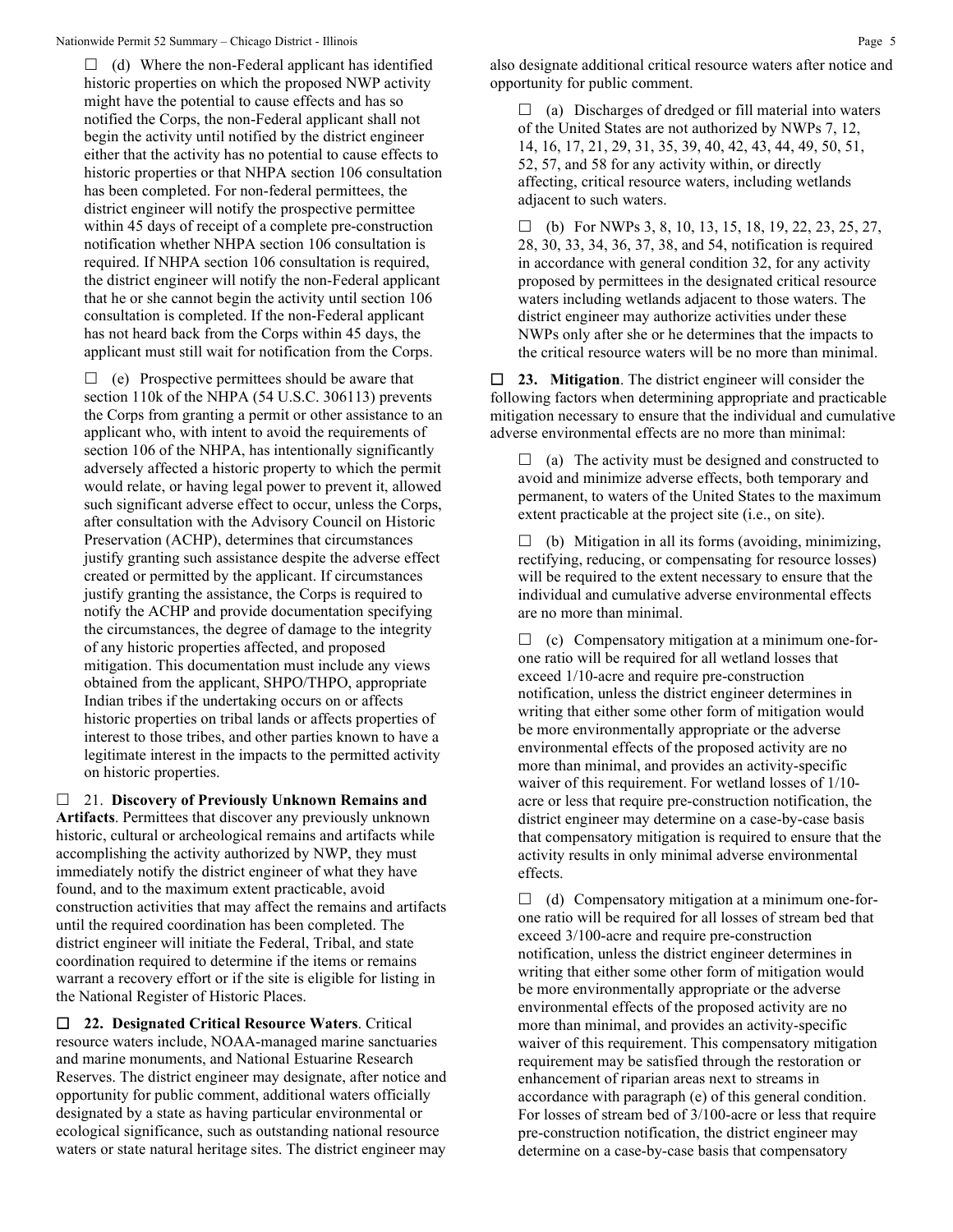mitigation is required to ensure that the activity results in only minimal adverse environmental effects. Compensatory mitigation for losses of streams should be provided, if practicable, through stream rehabilitation, enhancement, or preservation, since streams are difficultto-replace resources (see  $\frac{33 \text{ CFR } 332.3(e)(3)}{25.25(e)(3)}$ .

 $\Box$  (e) Compensatory mitigation plans for NWP activities in or near streams or other open waters will normally include a requirement for the restoration or enhancement, maintenance, and legal protection (e.g., conservation easements) of riparian areas next to open waters. In some cases, the restoration or maintenance/protection of riparian areas may be the only compensatory mitigation required. If restoring riparian areas involves planting vegetation, only native species should be planted. The width of the required riparian area will address documented water quality or aquatic habitat loss concerns. Normally, the riparian area will be 25 to 50 feet wide on each side of the stream, but the district engineer may require slightly wider riparian areas to address documented water quality or habitat loss concerns. If it is not possible to restore or maintain/protect a riparian area on both sides of a stream, or if the waterbody is a lake or coastal waters, then restoring or maintaining/protecting a riparian area along a single bank or shoreline may be sufficient.

Where both wetlands and open waters exist on the project site, the district engineer will determine the appropriate compensatory mitigation (e.g., riparian areas and/or wetlands compensation) based on what is best for the aquatic environment on a watershed basis. In cases where riparian areas are determined to be the most appropriate form of minimization or compensatory mitigation, the district engineer may waive or reduce the requirement to provide wetland compensatory mitigation for wetland losses.

 $\Box$  (f) Compensatory mitigation projects provided to offset losses of aquatic resources must comply with the applicable provisions of 33 CFR part 332.

 $\Box$  (1) The prospective permittee is responsible for proposing an appropriate compensatory mitigation option if compensatory mitigation is necessary to ensure that the activity results in no more than minimal adverse environmental effects. For the NWPs, the preferred mechanism for providing compensatory mitigation is mitigation bank credits or in-lieu fee program credits (see 33 CFR 332.3(b)(2) and (3)). However, if an appropriate number and type of mitigation bank or in-lieu credits are not available at the time the PCN is submitted to the district engineer, the district engineer may approve the use of permittee-responsible mitigation.

 $\Box$  (2) The amount of compensatory mitigation required by the district engineer must be sufficient to ensure that the authorized activity results in no more than minimal individual and cumulative adverse environmental effects (see 33 CFR 330.1(e)(3)). (See also 33 CFR 332.3(f).)

 $\Box$  (3) Since the likelihood of success is greater and the impacts to potentially valuable uplands are reduced, aquatic resource restoration should be the first compensatory mitigation option considered for permittee-responsible mitigation.

 $\Box$  (4) If permittee-responsible mitigation is the proposed option, the prospective permittee is responsible for submitting a mitigation plan. A conceptual or detailed mitigation plan may be used by the district engineer to make the decision on the NWP verification request, but a final mitigation plan that addresses the applicable requirements of 33 CFR  $332.4(c)(2)$  through (14) must be approved by the district engineer before the permittee begins work in waters of the United States, unless the district engineer determines that prior approval of the final mitigation plan is not practicable or not necessary to ensure timely completion of the required compensatory mitigation (see 33 CFR  $332.3(k)(3)$ ).

 $\Box$  (5) If mitigation bank or in-lieu fee program credits are the proposed option, the mitigation plan needs to address only the baseline conditions at the impact site and the number of credits to be provided (see 33 CFR 332.4(c)(1)(ii)).

 $\Box$  (6) Compensatory mitigation requirements (e.g., resource type and amount to be provided as compensatory mitigation, site protection, ecological performance standards, monitoring requirements) may be addressed through conditions added to the NWP authorization, instead of components of a compensatory mitigation plan (see 33 CFR  $332.4(c)(1)(ii)$ ).

 $\Box$  (g) Compensatory mitigation will not be used to increase the acreage losses allowed by the acreage limits of the NWPs. For example, if an NWP has an acreage limit of 1/2-acre, it cannot be used to authorize any NWP activity resulting in the loss of greater than 1/2-acre of waters of the United States, even if compensatory mitigation is provided that replaces or restores some of the lost waters. However, compensatory mitigation can and should be used, as necessary, to ensure that an NWP activity already meeting the established acreage limits also satisfies the no more than minimal impact requirement for the NWPs.

 $\Box$  (h) Permittees may propose the use of mitigation banks, in-lieu fee programs, or permittee-responsible mitigation. When developing a compensatory mitigation proposal, the permittee must consider appropriate and practicable options consistent with the framework at 33 CFR 332.3(b). For activities resulting in the loss of marine or estuarine resources, permittee-responsible mitigation may be environmentally preferable if there are no mitigation banks or in-lieu fee programs in the area that have marine or estuarine credits available for sale or transfer to the permittee. For permittee-responsible mitigation, the special conditions of the NWP verification must clearly indicate the party or parties responsible for the implementation and performance of the compensatory mitigation project, and, if required, its long-term management.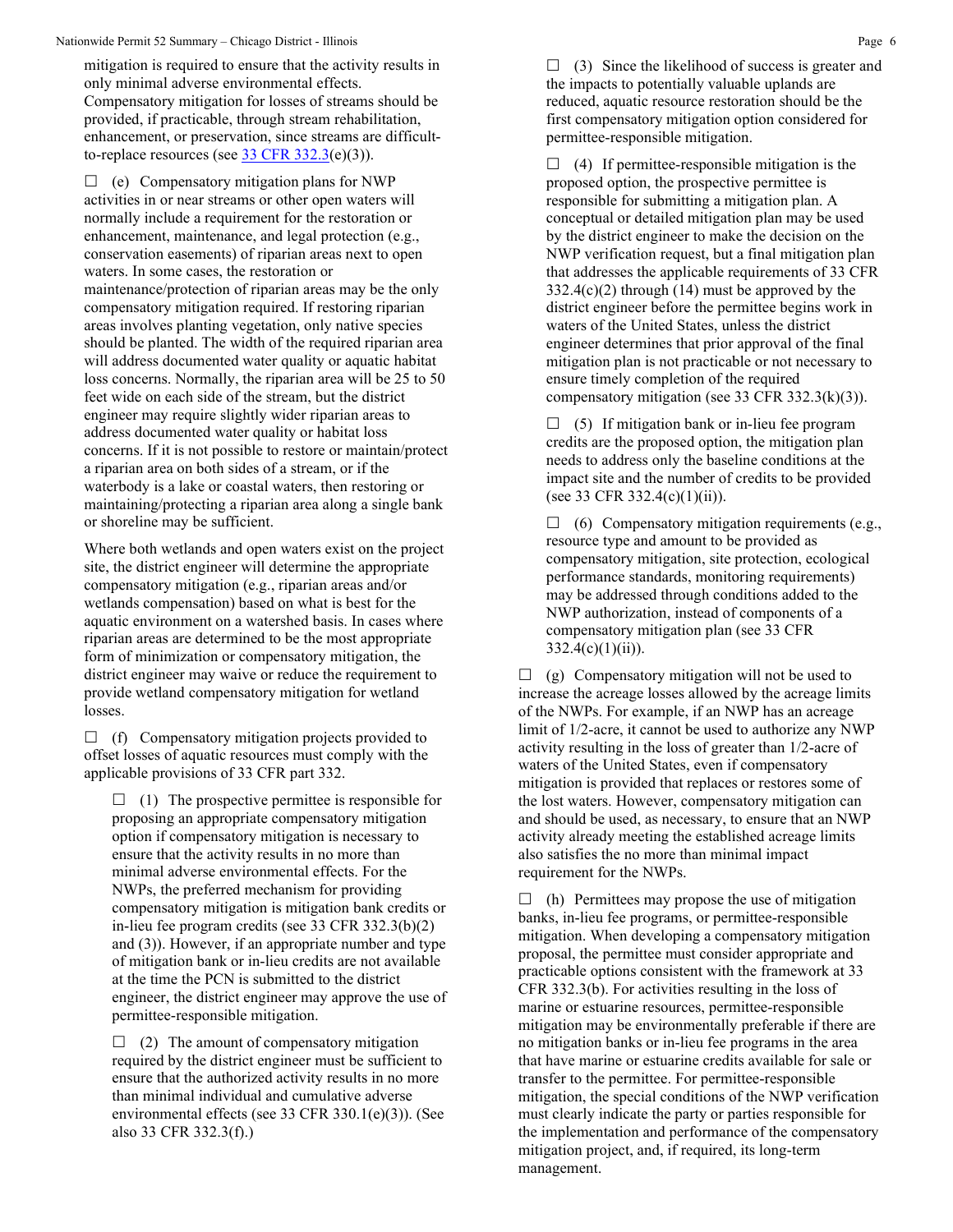$\Box$  (i) Where certain functions and services of waters of the United States are permanently adversely affected by a regulated activity, such as discharges of dredged or fill material into waters of the United States that will convert a forested or scrub-shrub wetland to a herbaceous wetland in a permanently maintained utility line right-of-way, mitigation may be required to reduce the adverse environmental effects of the activity to the no more than minimal level.

 **24. Safety of Impoundment Structures**. To ensure that all impoundment structures are safely designed, the district engineer may require non-Federal applicants to demonstrate that the structures comply with established state dam safety criteria or have been designed by qualified persons. The district engineer may also require documentation that the design has been independently reviewed by similarly qualified persons, and appropriate modifications made to ensure safety.

## 25**. Water Quality**.

 $\Box$  (a) Where the certifying authority (state, authorized tribe, or EPA, as appropriate) has not previously certified compliance of an NWP with CWA section 401, a CWA section 401 water quality certification for the proposed discharge must be obtained or waived (see 33 CFR  $330.4(c)$  $330.4(c)$ ). If the permittee cannot comply with all of the conditions of a water quality certification previously issued by certifying authority for the issuance of the NWP, then the permittee must obtain a water quality certification or waiver for the proposed discharge in order for the activity to be authorized by an NWP.

 $\Box$  (b) If the NWP activity requires pre-construction notification and the certifying authority has not previously certified compliance of an NWP with CWA section 401, the proposed discharge is not authorized by an NWP until water quality certification is obtained or waived. If the certifying authority issues a water quality certification for the proposed discharge, the permittee must submit a copy of the certification to the district engineer. The discharge is not authorized by an NWP until the district engineer has notified the permittee that the water quality certification requirement has been satisfied by the issuance of a water quality certification or a waiver.

 $\Box$  (c) The district engineer or certifying authority may require additional water quality management measures to ensure that the authorized activity does not result in more than minimal degradation of water quality.

 **26. Coastal Zone Management**. In coastal states where an NWP has not previously received a state coastal zone management consistency concurrence, an individual state coastal zone management consistency concurrence must be obtained, or a presumption of concurrence must occur (see 33 CFR 330.4(d)). If the permittee cannot comply with all of the conditions of a coastal zone management consistency concurrence previously issued by the state, then the permittee must obtain an individual coastal zone management consistency concurrence or presumption of concurrence in order for the activity to be authorized by NWP. The district engineer or a state may require

 **27. Regional and Case-By-Case Conditions**. The activity must comply with any regional conditions that may have been added by the Division Engineer (see 33 CFR 330.4(e)) and with any case specific conditions added by the Corps or by the state, Indian Tribe, or U.S. EPA in its CWA section 401 Water Quality Certification, or by the state in its Coastal Zone Management Act consistency determination.

 **28. Use of Multiple Nationwide Permits**. The use of more than one NWP for a single and complete project is authorized, subject to the following restrictions:

 $\Box$  (a) If only one of the NWPs used to authorize the single and complete project has a specified acreage limit, the acreage loss of waters of the United States cannot exceed the acreage limit of the NWP with the highest specified acreage limit. For example, if a road crossing over tidal waters is constructed under NWP 14, with associated bank stabilization authorized by NWP 13, the maximum acreage loss of waters of the United States for the total project cannot exceed 1/3-acre.

 $\Box$  (b) If one or more of the NWPs used to authorize the single and complete project has specified acreage limits, the acreage loss of waters of the United States authorized by those NWPs cannot exceed their respective specified acreage limits. For example, if a commercial development is constructed under NWP 39, and the single and complete project includes the filling of an upland ditch authorized by NWP 46, the maximum acreage loss of waters of the United States for the commercial development under NWP 39 cannot exceed 1/2-acre, and the total acreage loss of waters of United States due to the NWP 39 and 46 activities cannot exceed 1 acre.

 **29. Transfer of Nationwide Permit Verifications**. If the permittee sells the property associated with a nationwide permit verification, the permittee may transfer the nationwide permit verification to the new owner by submitting a letter to the appropriate Corps district office to validate the transfer. A copy of the nationwide permit verification must be attached to the letter, and the letter must contain the following statement and signature:

"When the structures or work authorized by this nationwide permit are still in existence at the time the property is transferred, the terms and conditions of this nationwide permit, including any special conditions, will continue to be binding on the new owner(s) of the property. To validate the transfer of this nationwide permit and the associated liabilities associated with compliance with its terms and conditions, have the transferee sign and date below."

(Transferee)

(Date)

 **30. Compliance Certification**. Each permittee who receives an NWP verification letter from the Corps must provide a signed certification documenting completion of the authorized activity and implementation of any required compensatory mitigation. The success of any required permittee-responsible mitigation, including the achievement of ecological performance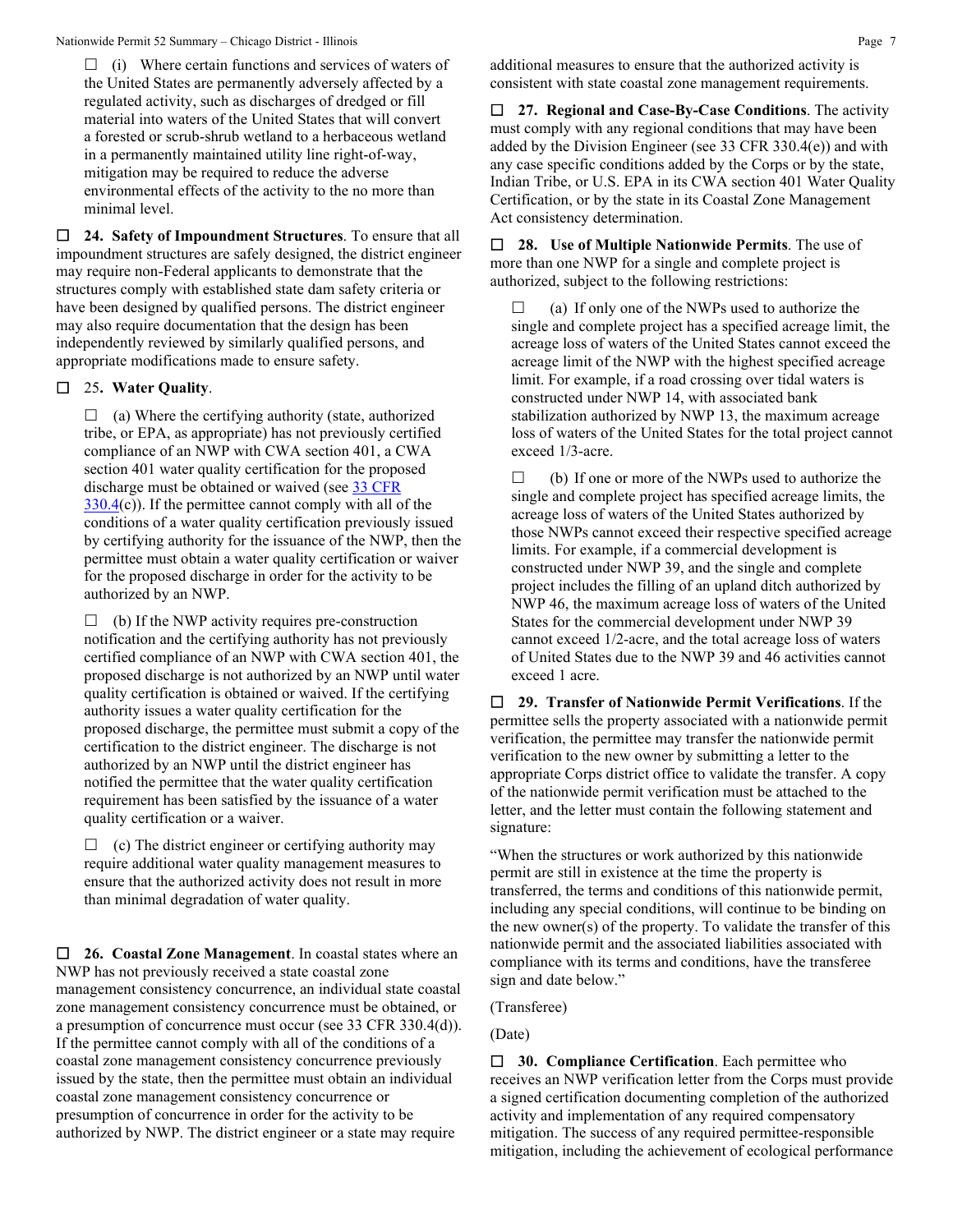Nationwide Permit 52 Summary – Chicago District - Illinois Page 8

standards, will be addressed separately by the district engineer. The Corps will provide the permittee the certification document with the NWP verification letter. The certification document will include:

 $\Box$  (a) A statement that the authorized activity was done in accordance with the NWP authorization, including any general, regional, or activity-specific conditions;

 $\Box$  (b) A statement that the implementation of any required compensatory mitigation was completed in accordance with the permit conditions. If credits from a mitigation bank or in-lieu fee program are used to satisfy the compensatory mitigation requirements, the certification must include the documentation required by 33 CFR 332.3(l)(3) to confirm that the permittee secured the appropriate number and resource type of credits; and

 $\Box$  (c) The signature of the permittee certifying the completion of the activity and mitigation.

The completed certification document must be submitted to the district engineer within 30 days of completion of the authorized activity or the implementation of any required compensatory mitigation, whichever occurs later.

**31. Activities Affecting Structures or Works Built by** 

**the United States.** If an NWP activity also requires review by, or permission from, the Corps pursuant to 33 U.S.C. 408 because it will alter or temporarily or permanently occupy or use a U.S. Army Corps of Engineers (USACE) federally authorized Civil Works project (a "USACE project"), the prospective permittee must submit a pre-construction notification. See paragraph (b)(10) of general condition 32. An activity that requires section 408 permission and/or review is not authorized by NWP until the appropriate Corps office issues the section 408 permission or completes its review to alter, occupy, or use the USACE project, and the district engineer issues a written NWP verification.

## **32. Pre-Construction Notification**.

 $\Box$  (a) **Timing**. Where required by the terms of the NWP, the prospective permittee must notify the district engineer by submitting a pre-construction notification (PCN) as early as possible. The district engineer must determine if the PCN is complete within 30 calendar days of the date of receipt and, if the PCN is determined to be incomplete, notify the prospective permittee within that 30 day period to request the additional information necessary to make the PCN complete. The request must specify the information needed to make the PCN complete. As a general rule, district engineers will request additional information necessary to make the PCN complete only once. However, if the prospective permittee does not provide all of the requested information, then the district engineer will notify the prospective permittee that the PCN is still incomplete and the PCN review process will not commence until all of the requested information has been received by the district engineer. The prospective permittee shall not begin the activity until either:

 $\Box$  (1) He or she is notified in writing by the district engineer that the activity may proceed under the NWP with any special conditions imposed by the district or division engineer; or

 $\Box$  (2) 45 calendar days have passed from the district engineer's receipt of the complete PCN and the prospective permittee has not received written notice from the district or division engineer. However, if the permittee was required to notify the Corps pursuant to general condition 18 that listed species or critical habitat might be affected or are in the vicinity of the activity, or to notify the Corps pursuant to general condition 20 that the activity might have the potential to cause effects to historic properties, the permittee cannot begin the activity until receiving written notification from the Corps that there is "no effect" on listed species or "no potential to cause effects" on historic properties, or that any consultation required under Section 7 of the Endangered Species Act (see 33 CFR 330.4(f)) and/or section 106 of the National Historic Preservation Act (see 33 CFR 330.4(g)) has been completed. If the proposed activity requires a written waiver to exceed specified limits of an NWP, the permittee may not begin the activity until the district engineer issues the waiver. If the district or division engineer notifies the permittee in writing that an individual permit is required within 45 calendar days of receipt of a complete PCN, the permittee cannot begin the activity until an individual permit has been obtained. Subsequently, the permittee's right to proceed under the NWP may be modified, suspended, or revoked only in accordance with the procedure set forth in 33 CFR 330.5(d)(2).

 (b) **Contents of Pre-Construction Notification**. The PCN must be in writing and include the following information:

 $\Box$  (1) Name, address and telephone numbers of the prospective permittee;

 $\Box$  (2) Location of the proposed activity;

 $\Box$  (3) Identify the specific NWP or NWP(s) the prospective permittee wants to use to authorize the proposed activity;

 $\Box$  (4) (i) A description of the proposed activity; the activity's purpose; direct and indirect adverse environmental effects the activity would cause, including the anticipated amount of loss of wetlands, other special aquatic sites, and other waters expected to result from the NWP activity, in acres, linear feet, or other appropriate unit of measure; a description of any proposed mitigation measures intended to reduce the adverse environmental effects caused by the proposed activity; and any other NWP(s), regional general permit(s), or individual permit(s) used or intended to be used to authorize any part of the proposed project or any related activity, including other separate and distant crossings for linear projects that require Department of the Army authorization but do not require pre-construction notification. The description of the proposed activity and any proposed mitigation measures should be sufficiently detailed to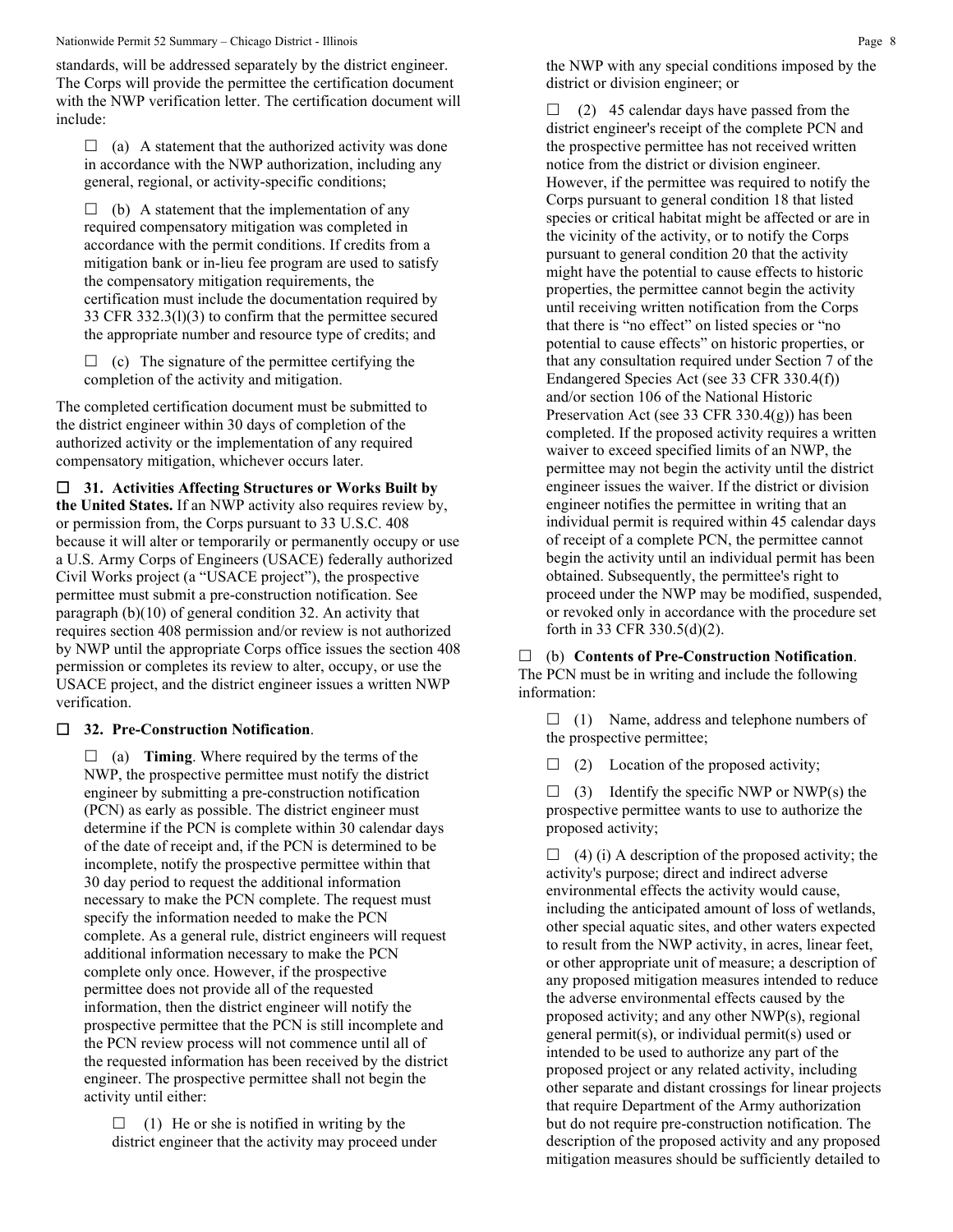allow the district engineer to determine that the adverse environmental effects of the activity will be no more than minimal and to determine the need for compensatory mitigation or other mitigation measures.

 $\Box$  (ii) For linear projects where one or more single and complete crossings require preconstruction notification, the PCN must include the quantity of anticipated losses of wetlands, other special aquatic sites, and other waters for each single and complete crossing of those wetlands, other special aquatic sites, and other waters (including those single and complete crossings authorized by NWP but do not require PCNs). This information will be used by the district engineer to evaluate the cumulative adverse environmental effects of the proposed linear project, and does not change those non-PCN NWP activities into NWP PCNs.

 $\Box$  (iii) Sketches should be provided when necessary to show that the activity complies with the terms of the NWP. (Sketches usually clarify the activity and when provided results in a quicker decision. Sketches should contain sufficient detail to provide an illustrative description of the proposed activity (e.g., a conceptual plan), but do not need to be detailed engineering plans);

 $\Box$  (5) The PCN must include a delineation of wetlands, other special aquatic sites, and other waters, such as lakes and ponds, perennial, and intermittent, on the project site. Wetland delineations must be prepared in accordance with the current method required by the Corps. The permittee may ask the Corps to delineate the special aquatic sites and other waters on the project site, but there may be a delay if the Corps does the delineation, especially if the project site is large or contains many wetlands, other special aquatic sites, and other waters. Furthermore, the 45-day period will not start until the delineation has been submitted to or completed by the Corps, as appropriate;

 $\Box$  (6) If the proposed activity will result in the loss of greater than 1/10-acre of wetlands or 3/100 acre of stream bed and a PCN is required, the prospective permittee must submit a statement describing how the mitigation requirement will be satisfied, or explaining why the adverse environmental effects are no more than minimal and why compensatory mitigation should not be required. As an alternative, the prospective permittee may submit a conceptual or detailed mitigation plan.

 $\Box$  (7) For non-federal permittees, if any listed species (or species proposed for listing) or designated critical habitat (or critical habitat proposed for such designation) might be affected or is in the vicinity of the activity, or if the activity is located in designated critical habitat (or critical habitat proposed for such designation), the PCN must include the name(s) of those endangered or

threatened species (or species proposed for listing) that might be affected by the proposed activity or utilize the designated critical habitat (or critical habitat proposed for such designation) that might be affected by the proposed activity. For NWP activities that require pre-construction notification, Federal permittees must provide documentation demonstrating compliance with the Endangered Species Act;

 $\Box$  (8) For non-federal permittees, if the NWP activity might have the potential to cause effects to a historic property listed on, determined to be eligible for listing on, or potentially eligible for listing on, the National Register of Historic Places, the PCN must state which historic property might have the potential to be affected by the proposed activity or include a vicinity map indicating the location of the historic property. For NWP activities that require preconstruction notification, Federal permittees must provide documentation demonstrating compliance with section 106 of the National Historic Preservation Act;

 $\Box$  (9) For an activity that will occur in a component of the National Wild and Scenic River System, or in a river officially designated by Congress as a "study river" for possible inclusion in the system while the river is in an official study status, the PCN must identify the Wild and Scenic River or the "study river" (see general condition 16); and

 $\Box$  (10) For an NWP activity that requires permission from, or review by, the Corps pursuant to 33 U.S.C. 408 because it will alter or temporarily or permanently occupy or use a U.S. Army Corps of Engineers federally authorized civil works project, the pre-construction notification must include a statement confirming that the project proponent has submitted a written request for section 408 permission from, or review by, the Corps office having jurisdiction over that USACE project.

 (c) **Form of Pre-Construction Notification.** The nationwide permit pre-construction notification form (Form ENG 6082) should be used for NWP PCNs. A letter containing the required information may also be used. Applicants may provide electronic files of PCNs and supporting materials if the district engineer has established tools and procedures for electronic submittals.

## (d) **Agency Coordination**:

 $\Box$  (1) The district engineer will consider any comments from Federal and state agencies concerning the proposed activity's compliance with the terms and conditions of the NWPs and the need for mitigation to reduce the activity's adverse environmental effects so that they are no more than minimal.

 $\Box$  (2) Agency coordination is required for:

i) All NWP activities that require preconstruction notification and result in the loss of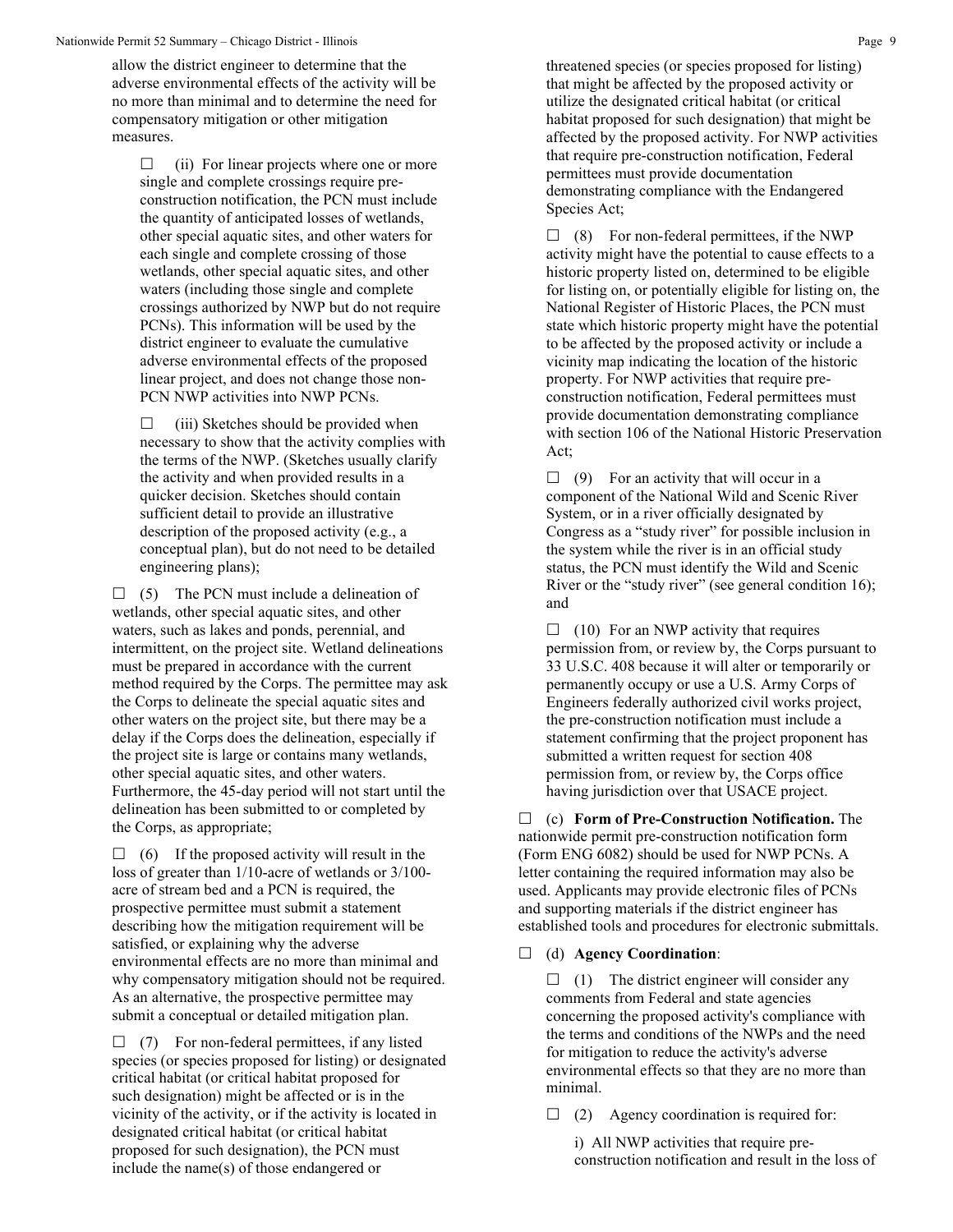greater than 1/2-acre of waters of the United States;

ii) NWP 13 activities in excess of 500 linear feet, fills greater than one cubic yard per running foot, or involve discharges of dredged or fill material into special aquatic sites; and

(iii) NWP 54 activities in excess of 500 linear feet, or that extend into the waterbody more than 30 feet from the mean low water line in tidal waters or the ordinary high water mark in the Great Lakes.

 $\Box$  (3) When agency coordination is required, the district engineer will immediately provide (e.g., via email, facsimile transmission, overnight mail, or other expeditious manner) a copy of the complete PCN to the appropriate Federal or state offices (FWS, state natural resource or water quality agency, EPA, and, if appropriate, the NMFS). With the exception of NWP 37, these agencies will have 10 calendar days from the date the material is transmitted to notify the district engineer via telephone, facsimile transmission, or email that they intend to provide substantive, site-specific comments. The comments must explain why the agency believes the adverse environmental effects will be more than minimal. If so contacted by an agency, the district engineer will wait an additional 15 calendar days before making a decision on the pre-construction notification. The district engineer will fully consider agency comments received within the specified time frame concerning the proposed activity's compliance with the terms and conditions of the NWPs, including the need for mitigation to ensure that the net adverse environmental effects of the proposed activity are no more than minimal. The district engineer will provide no response to the resource agency, except as provided below. The district engineer will indicate in the administrative record associated with each preconstruction notification that the resource agencies' concerns were considered. For NWP 37, the emergency watershed protection and rehabilitation activity may proceed immediately in cases where there is an unacceptable hazard to life or a significant loss of property or economic hardship will occur. The district engineer will consider any comments received to decide whether the NWP 37 authorization should be modified, suspended, or revoked in accordance with the procedures at 33 CFR 330.5.

 $\Box$  (4) In cases of where the prospective permittee is not a Federal agency, the district engineer will provide a response to NMFS within 30 calendar days of receipt of any Essential Fish Habitat conservation recommendations, as required by section 305(b)(4)(B) of the Magnuson-Stevens Fishery Conservation and Management Act.

 $\Box$  (5) Applicants are encouraged to provide the Corps with either electronic files or multiple copies of pre-construction notifications to expedite agency coordination.

#### **C. District Engineer's Decision**

 $\Box$  1. In reviewing the PCN for the proposed activity, the district engineer will determine whether the activity authorized by the NWP will result in more than minimal individual or cumulative adverse environmental effects or may be contrary to the public interest. If a project proponent requests authorization by a specific NWP, the district engineer should issue the NWP verification for that activity if it meets the terms and conditions of that NWP, unless he or she determines, after considering mitigation, that the proposed activity will result in more than minimal individual and cumulative adverse effects on the aquatic environment and other aspects of the public interest and exercises discretionary authority to require an individual permit for the proposed activity. For a linear project, this determination will include an evaluation of the single and complete crossings of waters of the United States that require PCNs to determine whether they individually satisfy the terms and conditions of the NWP(s), as well as the cumulative effects caused by all of the crossings of waters of the United States authorized by NWP. If an applicant requests a waiver of an applicable limit, as provided for in NWPs 13, 36, or 54, the district engineer will only grant the waiver upon a written determination that the NWP activity will result in only minimal individual and cumulative adverse environmental effects.

 $\Box$  2. When making minimal adverse environmental effects determinations the district engineer will consider the direct and indirect effects caused by the NWP activity. He or she will also consider the cumulative adverse environmental effects caused by activities authorized by NWP and whether those cumulative adverse environmental effects are no more than minimal. The district engineer will also consider site specific factors, such as the environmental setting in the vicinity of the NWP activity, the type of resource that will be affected by the NWP activity, the functions provided by the aquatic resources that will be affected by the NWP activity, the degree or magnitude to which the aquatic resources perform those functions, the extent that aquatic resource functions will be lost as a result of the NWP activity (e.g., partial or complete loss), the duration of the adverse effects (temporary or permanent), the importance of the aquatic resource functions to the region (e.g., watershed or ecoregion), and mitigation required by the district engineer. If an appropriate functional or condition assessment method is available and practicable to use, that assessment method may be used by the district engineer to assist in the minimal adverse environmental effects determination. The district engineer may add case-specific special conditions to the NWP authorization to address site-specific environmental concerns.

 $\Box$  3. If the proposed activity requires a PCN and will result in a loss of greater than 1/10-acre of wetlands or 3/100 acre of stream bed, the prospective permittee should submit a mitigation proposal with the PCN. Applicants may also propose compensatory mitigation for NWP activities with smaller impacts, or for impacts to other types of waters. The district engineer will consider any proposed compensatory mitigation or other mitigation measures the applicant has included in the proposal in determining whether the net adverse environmental effects of the proposed activity are no more than minimal. The compensatory mitigation proposal may be either conceptual or detailed. If the district engineer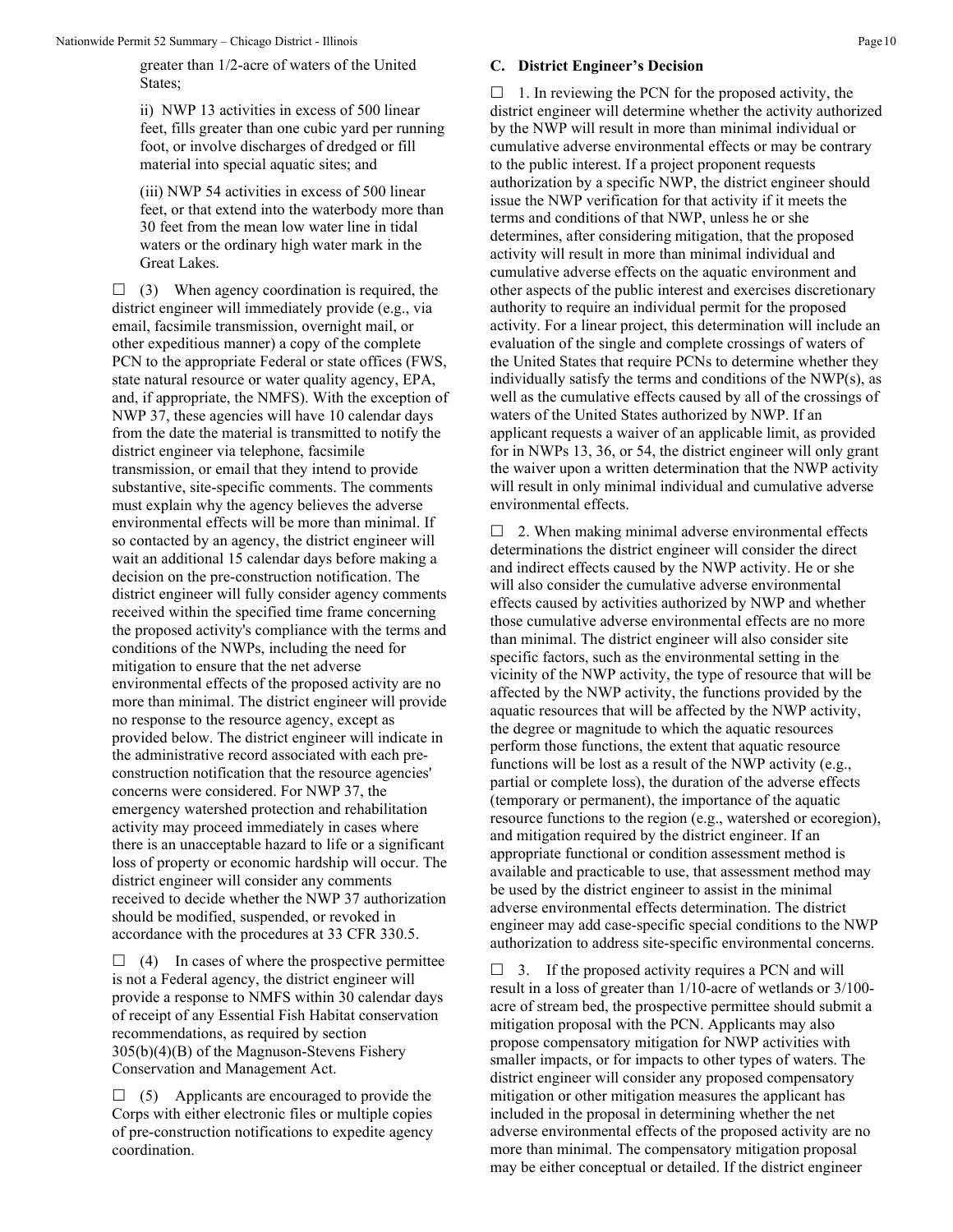## Nationwide Permit 52 Summary – Chicago District - Illinois Page 11

determines that the activity complies with the terms and conditions of the NWP and that the adverse environmental effects are no more than minimal, after considering mitigation, the district engineer will notify the permittee and include any activity-specific conditions in the NWP verification the district engineer deems necessary. Conditions for compensatory mitigation requirements must comply with the appropriate provisions at  $33 \text{ CFR } 332.3(k)$ . The district engineer must approve the final mitigation plan before the permittee commences work in waters of the United States, unless the district engineer determines that prior approval of the final mitigation plan is not practicable or not necessary to ensure timely completion of the required compensatory mitigation. If the prospective permittee elects to submit a compensatory mitigation plan with the PCN, the district engineer will expeditiously review the proposed compensatory mitigation plan. The district engineer must review the proposed compensatory mitigation plan within 45 calendar days of receiving a complete PCN and determine whether the proposed mitigation would ensure that the NWP activity results in no more than minimal adverse environmental effects. If the net adverse environmental effects of the NWP activity (after consideration of the mitigation proposal) are determined by the district engineer to be no more than minimal, the district engineer will provide a timely written response to the applicant. The response will state that the NWP activity can proceed under the terms and conditions of the NWP, including any activity-specific conditions added to the NWP authorization by the district engineer.

 $\Box$  4. If the district engineer determines that the adverse environmental effects of the proposed activity are more than minimal, then the district engineer will notify the applicant either: (a) That the activity does not qualify for authorization under the NWP and instruct the applicant on the procedures to seek authorization under an individual permit; (b) that the activity is authorized under the NWP subject to the applicant's submission of a mitigation plan that would reduce the adverse environmental effects so that they are no more than minimal; or (c) that the activity is authorized under the NWP with specific modifications or conditions. Where the district engineer determines that mitigation is required to ensure no more than minimal adverse environmental effects, the activity will be authorized within the 45-day PCN period (unless additional time is required to comply with general conditions 18, 20, and/or 31), with activity-specific conditions that state the mitigation requirements. The authorization will include the necessary conceptual or detailed mitigation plan or a requirement that the applicant submit a mitigation plan that would reduce the adverse environmental effects so that they are no more than minimal. When compensatory mitigation is required, no work in waters of the United States may occur until the district engineer has approved a specific mitigation plan or has determined that prior approval of a final mitigation plan is not practicable or not necessary to ensure timely completion of the required compensatory mitigation.

## D. **Further Information**

1. District engineers have authority to determine if an activity complies with the terms and conditions of an NWP.

2. NWPs do not obviate the need to obtain other federal, state, or local permits, approvals, or authorizations required by law.

3. NWPs do not grant any property rights or exclusive privileges.

4. NWPs do not authorize any injury to the property or rights of others.

5. NWPs do not authorize interference with any existing or proposed Federal project (see general condition 31).

#### E. **Definitions**

**Best management practices (BMPs)**: Policies, practices, procedures, or structures implemented to mitigate the adverse environmental effects on surface water quality resulting from development. BMPs are categorized as structural or nonstructural.

**Compensatory mitigation**: The restoration (re-establishment or rehabilitation), establishment (creation), enhancement, and/or in certain circumstances preservation of aquatic resources for the purposes of offsetting unavoidable adverse impacts which remain after all appropriate and practicable avoidance and minimization has been achieved.

**Currently serviceable**: Useable as is or with some maintenance, but not so degraded as to essentially require reconstruction.

**Direct effects**: Effects that are caused by the activity and occur at the same time and place.

**Discharge**: The term "discharge" means any discharge of dredged or fill material into waters of the United States.

**Ecological reference:** A model used to plan and design an aquatic habitat and riparian area restoration, enhancement, or establishment activity under NWP 27. An ecological reference may be based on the structure, functions, and dynamics of an aquatic habitat type or a riparian area type that currently exists in the region where the proposed NWP 27 activity is located. Alternatively, an ecological reference may be based on a conceptual model for the aquatic habitat type or riparian area type to be restored, enhanced, or established as a result of the proposed NWP 27 activity. An ecological reference takes into account the range of variation of the aquatic habitat type or riparian area type in the region.

**Enhancement**: The manipulation of the physical, chemical, or biological characteristics of an aquatic resource to heighten, intensify, or improve a specific aquatic resource function(s). Enhancement results in the gain of selected aquatic resource function(s), but may also lead to a decline in other aquatic resource function(s). Enhancement does not result in a gain in aquatic resource area.

**Establishment (creation):** The manipulation of the physical, chemical, or biological characteristics present to develop an aquatic resource that did not previously exist at an upland site. Establishment results in a gain in aquatic resource area.

**High Tide Line**: The line of intersection of the land with the water's surface at the maximum height reached by a rising tide. The high tide line may be determined, in the absence of actual data, by a line of oil or scum along shore objects, a more or less continuous deposit of fine shell or debris on the foreshore or berm, other physical markings or characteristics, vegetation lines, tidal gages, or other suitable means that delineate the general height reached by a rising tide. The line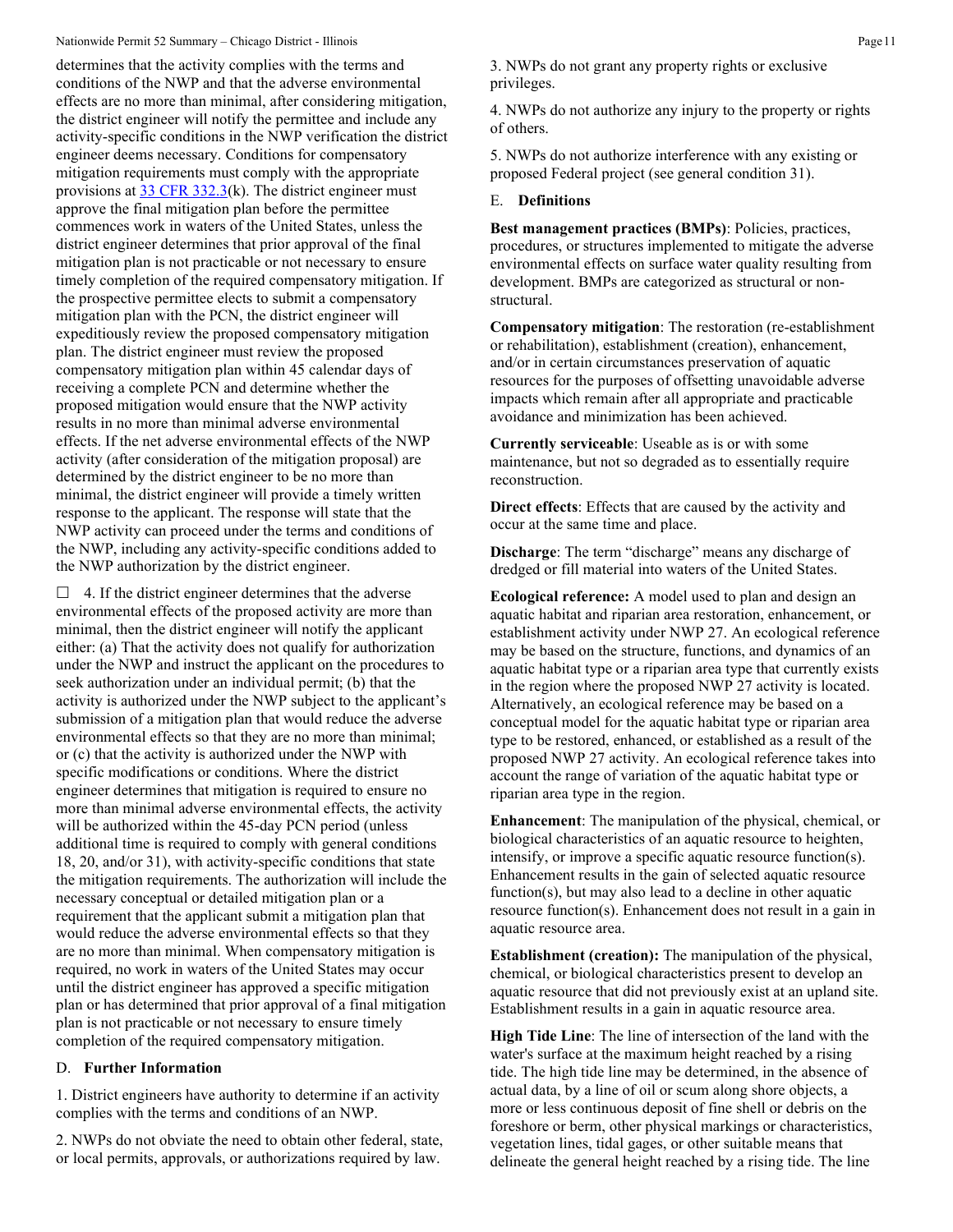#### Nationwide Permit 52 Summary – Chicago District - Illinois Page 12

encompasses spring high tides and other high tides that occur with periodic frequency but does not include storm surges in which there is a departure from the normal or predicted reach of the tide due to the piling up of water against a coast by strong winds such as those accompanying a hurricane or other intense storm.

**Historic Property**: Any prehistoric or historic district, site (including archaeological site), building, structure, or other object included in, or eligible for inclusion in, the National Register of Historic Places maintained by the Secretary of the Interior. This term includes artifacts, records, and remains that are related to and located within such properties. The term includes properties of traditional religious and cultural importance to an Indian tribe or Native Hawaiian organization and that meet the National Register criteria (36 CFR part 60).

**Independent utility**: A test to determine what constitutes a single and complete non-linear project in the Corps Regulatory Program. A project is considered to have independent utility if it would be constructed absent the construction of other projects in the project area. Portions of a multi-phase project that depend upon other phases of the project do not have independent utility. Phases of a project that would be constructed even if the other phases were not built can be considered as separate single and complete projects with independent utility.

**Indirect effects**: Effects that are caused by the activity and are later in time or farther removed in distance, but are still reasonably foreseeable.

**Loss of waters of the United States**: Waters of the United States that are permanently adversely affected by filling, flooding, excavation, or drainage because of the regulated activity. The loss of stream bed includes the acres of stream bed that are permanently adversely affected by filling or excavation because of the regulated activity. Permanent adverse effects include permanent discharges of dredged or fill material that change an aquatic area to dry land, increase the bottom elevation of a waterbody, or change the use of a waterbody. The acreage of loss of waters of the United States is a threshold measurement of the impact to jurisdictional waters for determining whether a project may qualify for an NWP; it is not a net threshold that is calculated after considering compensatory mitigation that may be used to offset losses of aquatic functions and services. Waters of the United States temporarily filled, flooded, excavated, or drained, but restored to pre-construction contours and elevations after construction, are not included in the measurement of loss of waters of the United States. Impacts resulting from activities that do not require Department of the Army authorization, such as activities eligible for exemptions under section 404(f) of the Clean Water Act, are not considered when calculating the loss of waters of the United States.

**Navigable waters:** Waters subject to section 10 of the Rivers and Harbors Act of 1899. These waters are defined at 33 CFR part 329.

**Non-tidal wetland**: A non-tidal wetland is a wetland that is not subject to the ebb and flow of tidal waters. Non-tidal wetlands contiguous to tidal Start Printed Page 57394waters are located landward of the high tide line (i.e., spring high tide line).

**Open water**: For purposes of the NWPs, an open water is any area that in a year with normal patterns of precipitation has water flowing or standing above ground to the extent that an ordinary high water mark can be determined. Aquatic vegetation within the area of flowing or standing water is either non-emergent, sparse, or absent. Vegetated shallows are considered to be open waters. Examples of "open waters" include rivers, streams, lakes, and ponds.

**Ordinary High Water Mark**: The term ordinary high water mark means that line on the shore established by the fluctuations of water and indicated by physical characteristics such as a clear, natural line impressed on the bank, shelving, changes in the character of soil, destruction of terrestrial vegetation, the presence of litter and debris, or other appropriate means that consider the characteristics of the surrounding areas.

**Perennial stream**: A perennial stream has surface water flowing continuously year-round during a typical year.

**Practicable**: Available and capable of being done after taking into consideration cost, existing technology, and logistics in light of overall project purposes.

**Pre-construction notification:** A request submitted by the project proponent to the Corps for confirmation that a particular activity is authorized by nationwide permit. The request may be a permit application, letter, or similar document that includes information about the proposed work and its anticipated environmental effects. Pre-construction notification may be required by the terms and conditions of a nationwide permit, or by regional conditions. A preconstruction notification may be voluntarily submitted in cases where pre-construction notification is not required and the project proponent wants confirmation that the activity is authorized by nationwide permit.

**Preservation**: The removal of a threat to, or preventing the decline of, aquatic resources by an action in or near those aquatic resources. This term includes activities commonly associated with the protection and maintenance of aquatic resources through the implementation of appropriate legal and physical mechanisms. Preservation does not result in a gain of aquatic resource area or functions.

**Re-establishment**: The manipulation of the physical, chemical, or biological characteristics of a site with the goal of returning natural/historic functions to a former aquatic resource. Re-establishment results in rebuilding a former aquatic resource and results in a gain in aquatic resource area and functions.

**Rehabilitation**: The manipulation of the physical, chemical, or biological characteristics of a site with the goal of repairing natural/historic functions to a degraded aquatic resource. Rehabilitation results in a gain in aquatic resource function, but does not result in a gain in aquatic resource area.

**Restoration**: The manipulation of the physical, chemical, or biological characteristics of a site with the goal of returning natural/historic functions to a former or degraded aquatic resource. For the purpose of tracking net gains in aquatic resource area, restoration is divided into two categories: Reestablishment and rehabilitation.